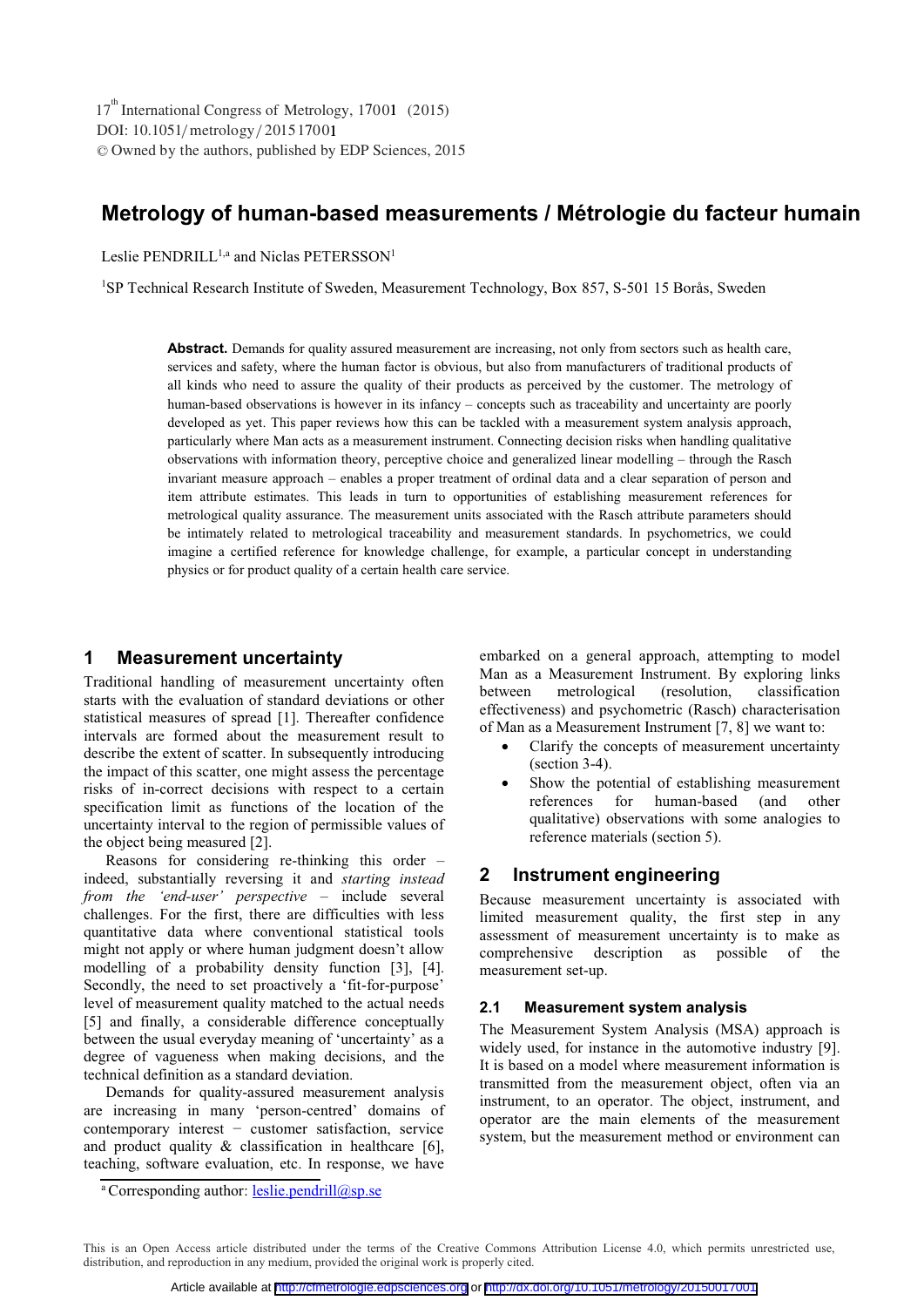affect the main system elements when determining overall measurement quality.

In handling qualitative observations and decisionmaking, a special kind of measurement system – where the 'instrument' is a human being – appears to be a promising approach [8, 10]. A question arising in that context is then: Can the various metrological instrument performance metrics of classical engineering [11] sensitivity; resolution; linearity; bias; environmental influence sensitivity; etc. – be applied when assessing the performance of Man as a Measurement Instrument?

 The model of human perception from a psychophysical point of view, given recently in [12], is similar to a traditional model of an engineered instrument, see figure 1. The change in *Response* (*R*) due to the change of *Stimulus* (*S*) is the *Sensitivity* (*C*) of the human (acting as an) instrument.



**Figure 1**. Simple psychophysical model of human perception.

Other recent descriptions in this area include an introduction to the measurement of psychological attributes [13, 14]. The latter draw analogies, for example, to a mechanical spring acting as a sensor.

#### **2.2 Metrological challenges of qualitative observations**

The metrological challenges when handling specifically qualitative observations and decision-making which need to be tackled are several:

 Common tools of statistics, which work readily for quantitative interval and ratio scales, are unfortunately not applicable [15] to the ordinal data typical of 'human' measurement. Familiar statistical expressions derived for quantitative interval scales should not be applied to ordinal scales routinely since distances between different pairs of categories are not known exactly. Sum scores of multi-item assessments; the mean value; standard deviation and calculation of differences for description of change in score do not have the same interpretable meaning on ordinal scales.

 The concepts of metrological traceability and references for *qualitative* observations are as yet in their infancy compared to *quantitative* observations. But the need for the comparability enabled by traceability is just as relevant in fields such as healthcare [16, 17] as in other more traditional sectors where metrology is well established.

## **3 Decision-making and qualitative observations**

Typically in a quantitative physical measurement, the metrologist will focus on how faithfully the instrument

used responds to a certain stimulus value [18], particularly in terms of how much difference (measurement error) there is between, say the voltage displayed as an output  $(R)$  by the instrument compared with the input signal (*S*) from a voltage source (such as battery).

The response of the instrument can be parameterised in other terms apart from error, as mentioned above. To tackle qualitative observations, it appears to be particularly valuable to consider as an instrument performance characteristic, not the error in reading but a measure of *how reliably decisions* are made – such as, is the voltage source within tolerance or not?

Historically, in sectors such analytical chemistry where the quality of less quantitative observations regularly needs to be assured, an early definition of qualitative testing is: "The classification of objects against specified criteria to meet an agreed requirement" [19, 20], reflected a connection with decision-making. In the present work, we emphasise further the intimate connection [5] of qualitative observations with decisionmaking, relating characteristics of objects to each other or to specification limits (e.g. an upper specification limit, *USL*), in cases where measurement uncertainty can lead to risks of incorrect decisions.

Even in cases where the initial evidence is less quantitative, with an explanatory variable perhaps on an ordinal scale, the corresponding response variable (result of the decision) can nevertheless be quantitative, e.g., the fraction of non-conforming product is obtained just as it is in traditional acceptance sampling by attribute. Conversely, the result of a decision based on fully quantitative observations can be summarized in nominal response terms, i.e. go/no-go [21].

It is well known that any uncertainty,  $u_m$ , in an explanatory (stimulus) variable providing a basis for decisions (response) will in turn lead to certain risks (e.g. 'consumer' risk, *α*; 'supplier' risk, *β*) of incorrect decisions. This is covered by a recent document [2] that accompanies the *Guide to the Expression of Uncertainty in Measurement* (GUM) [1].

A key insight is that the human instrument is not only a sensor but additionally includes a decision-making algorithm. Here we make an additional step, connecting decision risks with dispersion in qualitative measures. Indeed, there seems to be a repeating 'loop' where measurement uncertainty in a stimulus (*S*) leads to risks of misclassification in response (*R*). This in turn can provide a new stimulus that forms the basis for subsequent decisions with commensurate decision risks, and so on.

In an introduction to the Rasch measurement approach, Mari and Wilson [14] consider factors that might lead to dispersion in the instrument output by drawing analogies between the human response (e.g. the attitude of an individual) to a test item and the 'transduction' function of the human instrument as a 'Boolean spring'. They state that probability distributions in the instrument response might reflect either – quote: "(i) the presence of an underlying unobserved ('influence') variable; (ii) a non-deterministic dependence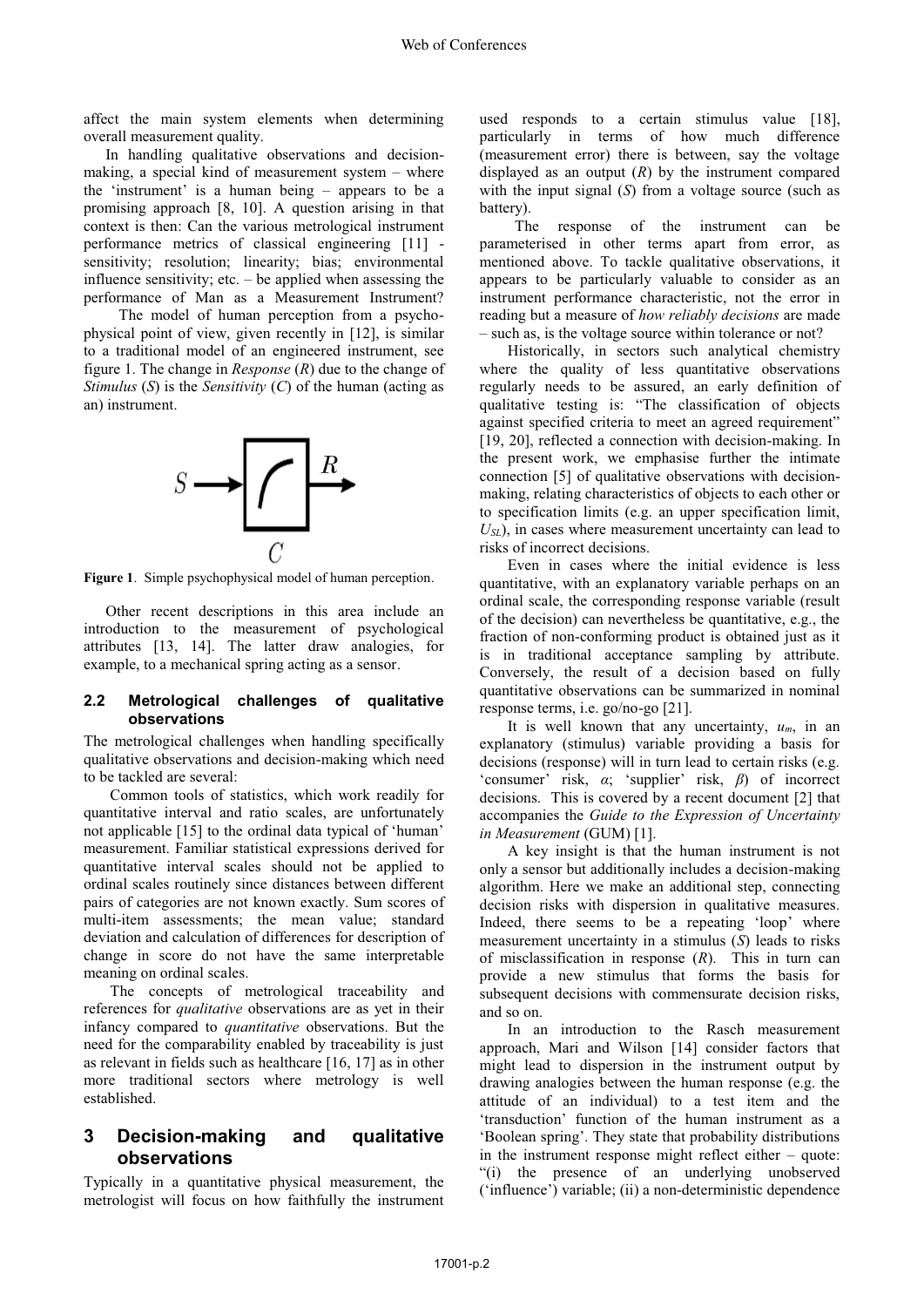of the 'indication on the measurand' (i.e. attitude in this case); or (iii) that the 'measurand' is itself stochastic."

For our purpose, to clarify concepts and terminology, consider the role of Man in a measurement system in various scenarios. Studies of elementary tasks – such as counting [7] or ellipticity perception [22], an initial measurand could be, respectively, the number or degree of correlation in a clouds of dots. Man, in this case acting as a measurement instrument, yields estimates of the value of each measurand. But what is interesting is not the number or ellipticity of cloud dots since we know these already, but rather how well these measurements are performed. The ability to perform such measurements is described in terms of a decision-making process, e.g. can the human instrument resolve the difference between adjacent stimuli, such as: "Are there nine or ten dots in the cloud?" This decision-making ability can be expressed as the probability of success,  $P_{success}$ , vis-à-vis<br>the risks of making incorrect decisions. As will be the risks of making incorrect decisions. As will be demonstrated below, a psychometric (Rasch) analysis can yield estimates of the new measurands, namely: (i) the ability of each human instrument and (ii) the inherent level of challenge posed by a particular object. Finally, if the ability or level of challenge is crucial in some humanfactor application, then specification limits will be set on them, in which case these assessed quantities become quality characteristics, and so forth.

### **4 Generalized linear models and perceptive choice**

So-called generalized linear models (GLM) [23] are invoked to treat decision-making scenarios where the response variable (*R*) cannot always be expected to vary linearly with the explanatory variable (*S*). There is an extensive family of GLM link functions, *g*, offering a linear predictor  $\eta$  of *S*,

$$
\eta = S \cdot \gamma \tag{1}
$$

(which will be some linear combination of unknown parameters  $\gamma$ ), such that the expectation

$$
\mathbb{E}[R] = g^{-1}(\eta) = g^{-1}(S \cdot \gamma). \tag{2}
$$

This covers not only explicitly non-linear responses but also poorly known responses to the explanatory variable, perhaps allowing only less quantitative appraisals, such as on an ordinal or even a merely nominal scale. A common link function is the 'logit'

$$
g(x) = \log\left(\frac{x}{1-x}\right) \tag{3}
$$

which readily transforms (for instance) a probability,  $P_{success} \in (0,1)$  into a number  $z \in \mathbb{R}$ ,

$$
z = \log\left(\frac{P_{success}}{1 - P_{success}}\right). \tag{4}
$$

 This GLM approach is known to be able to handle qualitative data, e.g. on an ordinal scale, where familiar

statistical expressions derived for quantitative interval scales cannot be applied. In such methods, using logistics regression, measurable constructs are formulated for perceptual characteristics such as the difficulty of an exam or the quality of a service [24], matched by the corresponding human ability and satisfaction for these items, respectively, as perceived by a human being and as described in an increasing number of domains with psychometric approaches, such as Item Response Theory and Rasch scaling [25, 26].

Connecting the risks of incorrect decisions to GLM can be done in terms of two kinds of human-based perception (and analogous system performance metrics), namely: identification and choice as dealt with in psychophysics [27]. *Identification* involves in the dichotomous case a yes-no detection  $-$  is the stimulus within tolerance or outside a region of permissible values specification limit*?* The decision ('consumer') risk, α, is in this case estimated as the cumulative distribution function (CDF) beyond the specification limit (*USL*, say) on the explanatory variable, *x*, of the initial set of observations [5]:

$$
\alpha = \mathbb{P}(x \ge U_{SL}) = \int_{U_{SL}}^{\infty} \frac{1}{\sqrt{2\pi} \cdot u_m} e^{-\frac{(x - x_m)^2}{2 \cdot u_m}} dx \qquad (5)
$$

 If the decision-making process made by Man when acting as a Measurement Instrument can be regarded in terms of information theory, then it is possible [10] to derive the GLM link function (4) in terms of entropy and perceptive distances.

#### **5 Man as a measurement instrument**

One particular version of logistic regression (section 4) that has received considerable attention as a tool for handling ordinal data is due to the Danish statistician Rasch [25]. In response to criticism of psychometric methods of the time, Rasch explicitly attempted a separation in measured responses into a person attribute value  $(\theta$ , such as ability or leniency) and an item attribute value  $(b, \text{ such as level of challenge or quality})$  by writing  $z = \theta - b$ . In the simplest, dichotomous case the logistic regression function is,

$$
\theta - b = \log \left( \frac{P_{success}}{1 - P_{success}} \right) \tag{6}
$$

The logistic regression approach to handling humanbased measurement results, even those on ordinal scales, is rapidly becoming the method of choice in many areas of application, ranging from international educational studies [28], customer satisfaction surveys [24], to person-centred health care [17].

Examples of this separation include the difference between (i) the intrinsic quality of a product and the leniency of a customer; (ii) the level of challenge of a certain task and the ability of a person to tackle the challenge; (iii) the ability of an indenter and the hardness of a material, to name just a few examples.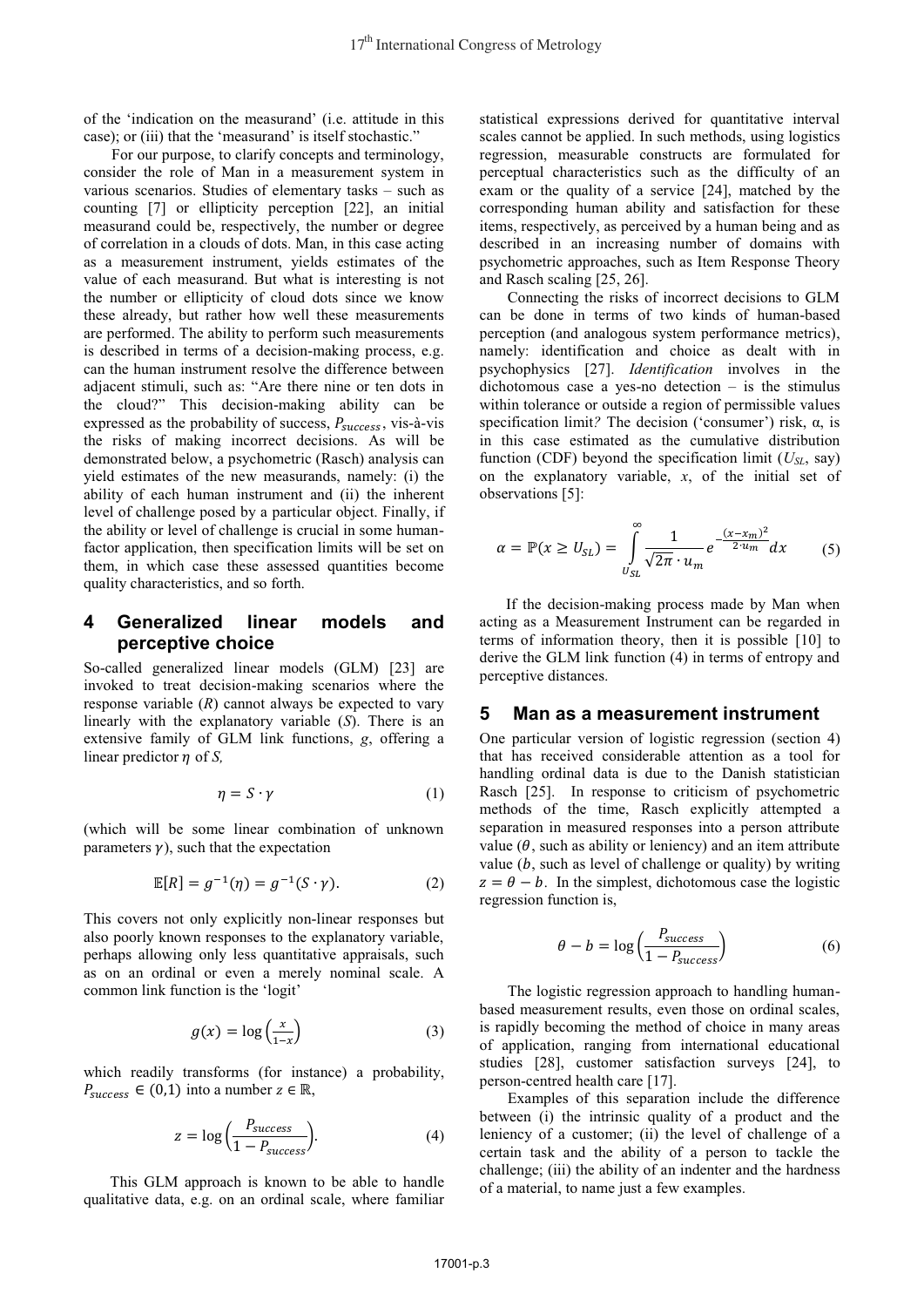### **5.1 Separating person and item attribute values in responses with the Rasch approach to logistic regression**

The response of a human when encountering a particular task or feature of an item will depend on a combination of the characteristics of both the person and the item. In traditional metrology, a separation of instrument and measurement object is regularly achieved, such as when determining the mass of a weight in terms of the calibrated response of a weighing instrument. Without that separation, dispersion in the sought item attribute will be masked by instrument dispersion.

In the words of Guilford [29]:

 "*… all measurements are indirect in one sense or another. Not even simple physical measurements are direct, as the philosophically naive individual is likely to maintain. The physical weight of an object is customarily determined by watching a pointer on a scale. No one could truthfully say that he 'saw' the weight…"*

 "*It must be granted that, to measure such psychological attributes as appreciation of beauty,…, we must depend upon secondary signs of these attributes. The secondary signs bear some functional relationship to the thing we wish to measure, just as the movement of a pointer on a scale is assumed to bear a functional relationship to the physical phenomenon under consideration. The functional relationship may be simpler and more dependable in the latter case than in the former and the type of relationship may be more obvious. That is the only logical difference. It is admittedly a difference of some practical consequence. But it is not a difference which leads to the conclusion that measurement is possible in the one case and impossible in the other.*"

 In human-based measurement, an ordinary factor analysis in traditional statistics could be attempted to separate the two attributes (person/item) in the response, but that would not necessarily work for ordinal data [30].

 In a recent paper, Wilson and co-workers [31] in considering 'instrument calibration', state that "social science measurement does not usually allow for the concept of a measurement standard". They refer to a common form of standardisation in social science measurements, e.g. IQ tests, called "norm-referencing" and point out that to provide measurement standards it is necessary to extend the concept of an 'instrument' (which they regarded as a questionnaire or multi-choice examination, say) to "include the particular sample to which it is administered". But they conclude by stating that measurement standards in the social sciences will be, even in the best case, "of not much practicable use".

 The key to our approach is to treat the human responder as the instrument instead.

#### **5.2 Reliability, uncertainty and metrological traceability in human-based measurement**

In its logistic regression form, the 'straight ruler' aspect of the Rasch formula, i.e. equation (6), has been

described by Linacre and Wright [32] in the following terms: "The mathematical unit of Rasch measurement, the log-odds unit or "logit", is defined prior to the experiment. All logits are the same length with respect to this change in the odds of observing the indicative event."

The Rasch invariant measure approach goes further in defining measurement units [33] since it uniquely yields estimates "not affected by the abilities or attitudes of the particular persons measured, or by the difficulties of the particular survey or test items used to measure." It is not simply a mathematical or statistical approach, but instead a specifically metrological approach to humanbased measurement. Note that the same probability of success can be obtained with an able person performing a difficult task as with a less able person tackling an easier task. The separation of attributes of the measured item from those of the person measuring them brings invariant measurement theory to psychometrics.

In general, the measured item attribute  $b$  e.g. a level of challenge) differs, because of limited reliability, from the 'true' b', with an error  $\varepsilon_b$ :

$$
b = b' + \varepsilon_b \tag{7}
$$

Invariant measure theory, allowing the level challenge  $$ for a particular task to be estimated independently of who is encountering the challenge, permits the identification of a metrological standard (an 'anchor') for item challenge if a sufficiently large and representative group of people are allowed to test the item.

The reliability – that is, the ratio of 'true' item variance to the total variance (including measurement uncertainty (often set to a target value of 0.8, corresponding to a measurement uncertainty  $\sigma_{\varepsilon_h}$  not larger than half the item standard deviation  $\sigma_b$ ), is a function both of the number of test persons as well as how well their abilities match the challenges.

#### **5.3 Standards, references and units in humanbased measurement**

Once an agreed definition and realisation of the standard challenge has been achieved it can subsequently be used reproducibly as a reference for new challenges. As in traditional metrology, this traceability enables all the advantages commensurate with objectively comparable measurement. For instance, having access to a psychometric barrier challenge standard would allow an estimate of each person's ability  $\theta$  to negotiate a range of barriers of different challenge to be metrologically calibrated by measuring a task of known challenge. This procedure determines the measurement error  $\varepsilon_{\theta}$  in person ability:

$$
\theta = \theta' + \varepsilon_{\theta} \tag{8}
$$

Inserting the corrected item  $b$  and person  $\theta$  attribute values in equation (6) allows a more correct estimate of the accessibility score,  $P_{success}$ .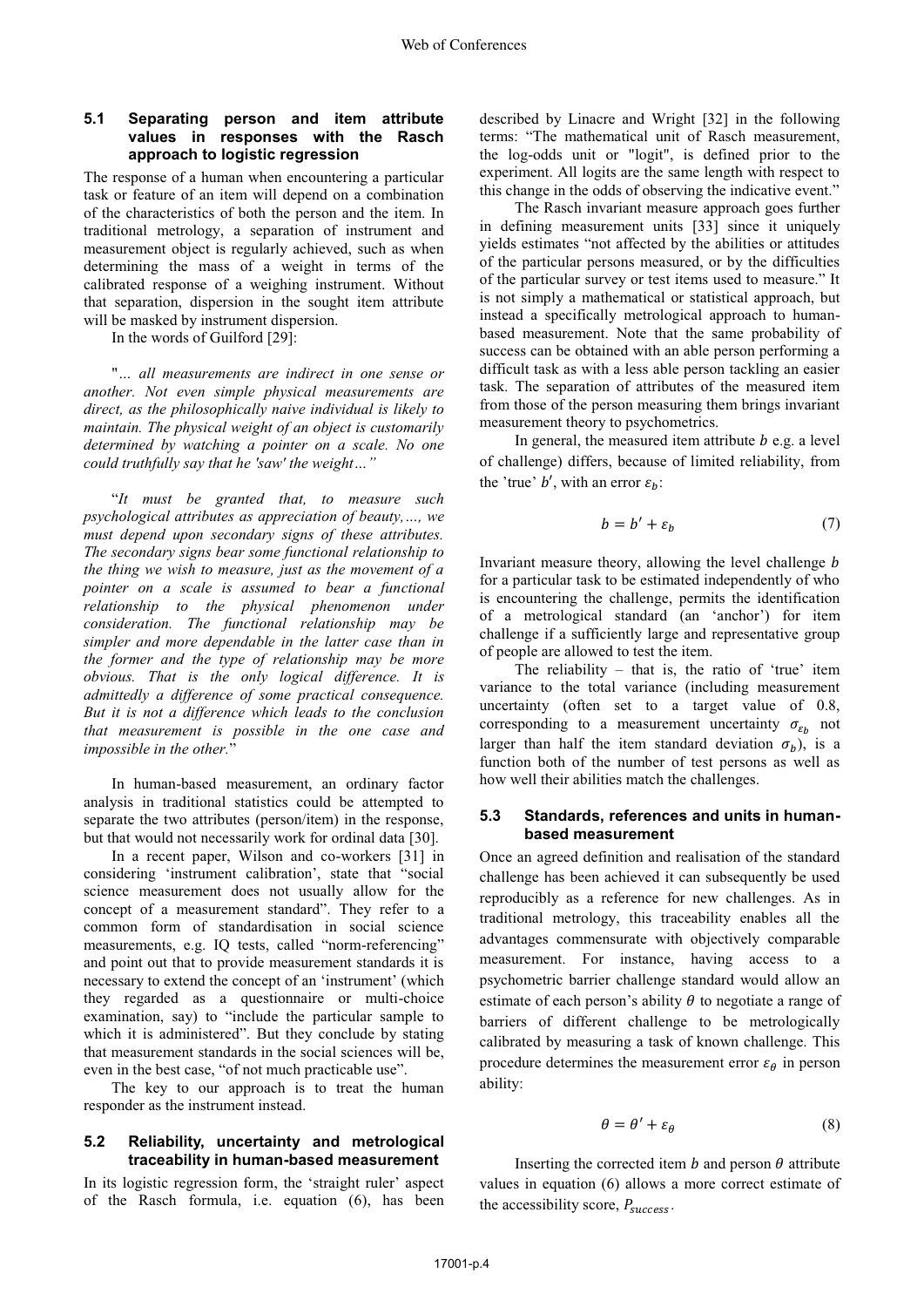These metrological references – which might be termed 'performance' measures – refer to a different class of quantities than those familiar from traditional metrology and care has to be taken not to assume that the new references follow exactly the same rules as say physical quantities and units [34, 35]. Perhaps the closest analogies to references in psychometrics can be found with reference materials. We seek, when formulating examples of measurement references in psychometrics, an agreed upon, standardized measure of, for instance, the level of challenge posed by a particular task or barrier. In psychometrics, we could imagine a certified reference for knowledge challenge, for example, a particular concept in understanding physics or for product quality of a certain health care service.

# **6 Conclusion**

The cumulative probability of a 'correct' decision is related to the change of entropy on information transmission. This can be interpreted as the combined process of observation (measurement) of an explanatory variable and response (decision-making), linearized using logistic regression. This covers not only explicitly nonlinear responses but also poorly known responses to the explanatory variable, perhaps allowing only less quantitative appraisals, such as on an ordinal or even a merely nominal scale.

The explicit separation of person and item attribute estimation made possible with the psychometric (Rasch) invariant measure approach, appears well suited for introducing metrological traceability to human-based measurement. Thus, the measurement units associated with the Rasch attribute parameters  $\theta$  and  $\phi$ , should be intimately related to metrological traceability and measurement standards.

# **Acknowledgments**

This work was performed as part of the EMRP NEW04 project which belongs to the European Metrology Research Programme (EMRP, FP7 Art. 185), jointly funded by the EMRP participating countries within EURAMET (www.euramet.org) and the European Union.

Thanks are due, particularly, to:

- William P. Fisher, Jr., Ph.D., Research Associate, BEAR Center, Graduate School of Education, University of California, Berkeley, CA (USA) & Principal, LivingCapitalMetrics Consulting

# **References**

- 1. JCGM, *Guide to the expression of uncertainty in measurement (GUM).* 2008.
- 2. JCGM, *Evaluation of measurement data – The role of measurement uncertainty in Conformity Assessment*, in *Joint Committee on Guides in Metrology (JCGM)*. 2012.
- 3. T Gadrich, E Bashkansky, and R Zitikis, *Assessing variation: a unifying approach for all*

*scales of measurement.* Quality & Quantity, 2014. **49**(3): p. 1145-1167.

- 4. J C Helton, et al., *Survey of sampling-based methods for uncertainty and sensitivity analysis.* Reliability Engineering and System Safety, 2006. **91**: p. 1175 - 209.
- 5. L R Pendrill, *Using measurement uncertainty in decision-making & conformity assessment.* Metrologia, 2014. **51**: p. S206.
- 6. L R Pendrill, et al., *Measurement with Persons: A European Network.* NCSLI Measure J. Meas. Sci., 2010. **5**(2): p. 42-54.
- 7. L R Pendrill and W P Fisher Jr, *Counting and Quantification: Comparing Psychometric and Metrological Perspectives on Visual Perceptions of Number.* Measurement, 2015. **71**: p. 46–55.
- 8. L R Pendrill, *El ser humano como instrument de medida.* e-medida, 2014.
- 9. AIAG, *Measurement Systems Analysis Reference Manual*, in *Chrysler, Ford, General Motors Supplier Quality Requirements Task Force*. 2002, Automotive Industry Action Group.
- 10. L R Pendrill, *Man as a Measurement Instrument.* NCSLI Measure J. Meas. Sci., 2014. **9**: p. 24 – 35.
- 11. J P Bentley, *Principles of Measurement Systems*. 4th ed. 2005, London: Pearson Education Limited.
- 12. J Sun, et al., *A framework for Bayesian optimality of psychophysical laws.* J. Math. Psychol., 2012. **56**(6): p. 495-501.
- 13. K Sijtsma, *Introduction to the measurement of psychological attributes.* Measurement, 2011. **44**(7): p. 1209–1219.
- 14. L Mari and M Wilson, *An introduction to the Rasch measurement approach for metrologists.* Measurement, 2014. **51**: p. 315–327.
- 15. E Svensson, *Guidelines to statistical evaluation of data from rating scales and questionnaires.* J. Rehabil. Med., 2001. **33**: p. 47-48.
- 16. W Fisher Jr, *Invariance and traceability for measures of human, social, and natural capital: Theory and application.* Measurement, 2009. **42**(9): p. 1278–1287.
- 17. EN 15224, *Health care services – Quality management systems – Requirements based on EN ISO 9001:2008*. 2012.
- 18. C D Ehrlich. *Traceability Considerations for the Characterization and Use of Measuring Systems*. in *NCSLi Workshop and Symposium*. 2015. Dallas, TX, USA.
- 19. W Hardcastle, *Qualitative Analysis: A Guide to Best Practice*. 1998, Cambridge, UK: Royal Society of Chemistry.
- 20. S Ellison and T Fearn, *Characterising the performance of qualitative analytical methods: Statistics and terminology.* TRAC-Trend Anal. Chem., 2005. **24**(6): p. 468–476.
- 21. L R Pendrill, *Uncertainty & risks in decisionmaking in qualitative measurement: An information-theoretical approach*, in *Advanced*